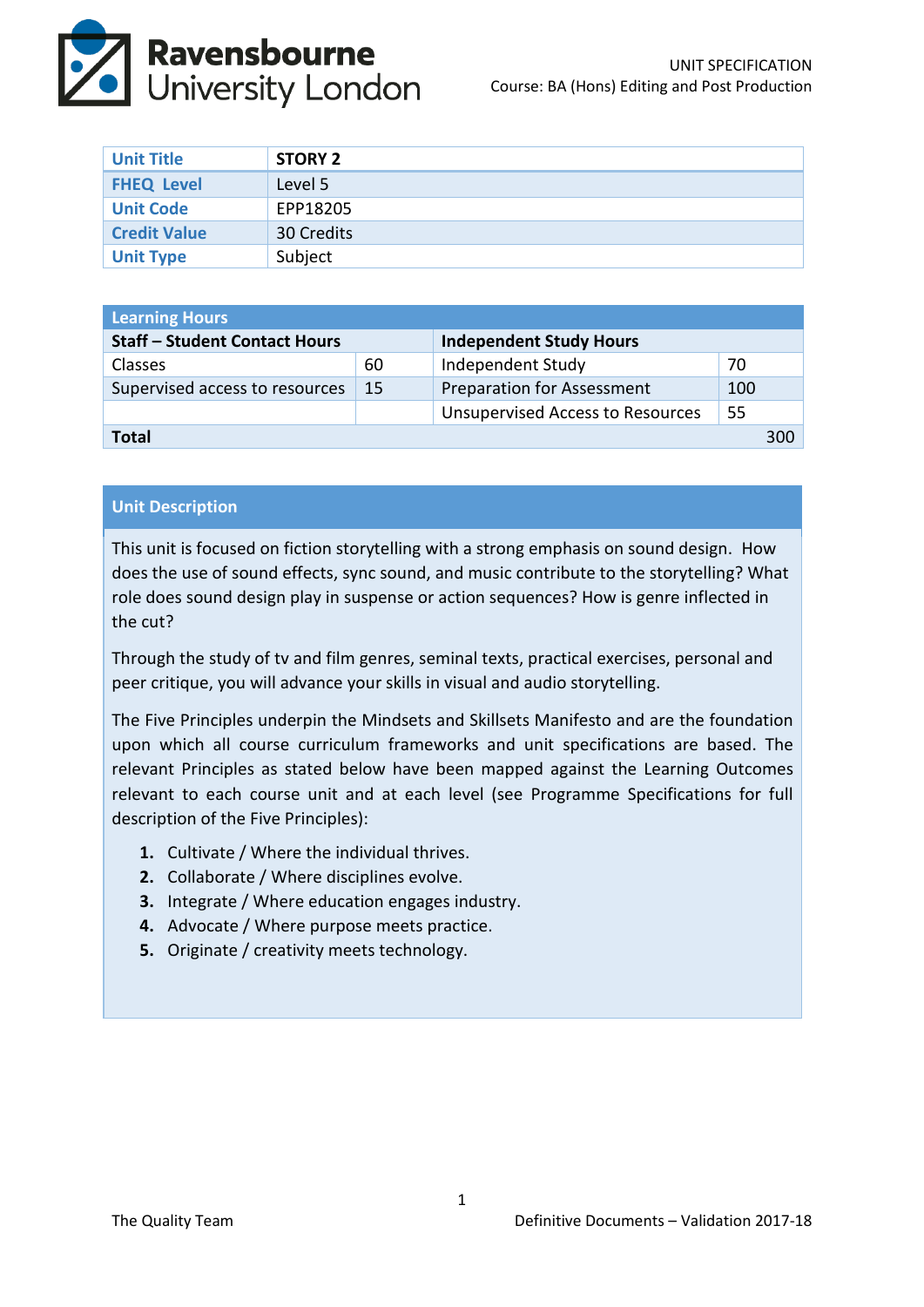### **Unit Indicative Content**

- Storytelling, genre and structure.
- Cutting for motion and emotion
- Sound design and use of music
- Advanced editing techniques
- Addressing audiences
- Titles and end credits

# **Unit Aims**

- Considered use of sound design in the telling of screen stories.
- Understand how genre informs the craft of editing
- Understand storytelling in relation to identified audiences.
- Engagement with a range of seminal theories and texts relating to telling stories in sound and pictures

### **Learning and Teaching Methods**

This unit will be delivered using a combination of:

- Briefings
- Lectures
- Project work
- Workshops
- Debate
- Online activity
- Group presentations and critiques
- Self-directed independent study

### **Unit Learning Outcomes**

### **LO 2 Concept/Ideation**

Analyse research materials leading to the generation of the ideation and concepts that inform and lead to project development.

Related Principle: ORIGINATE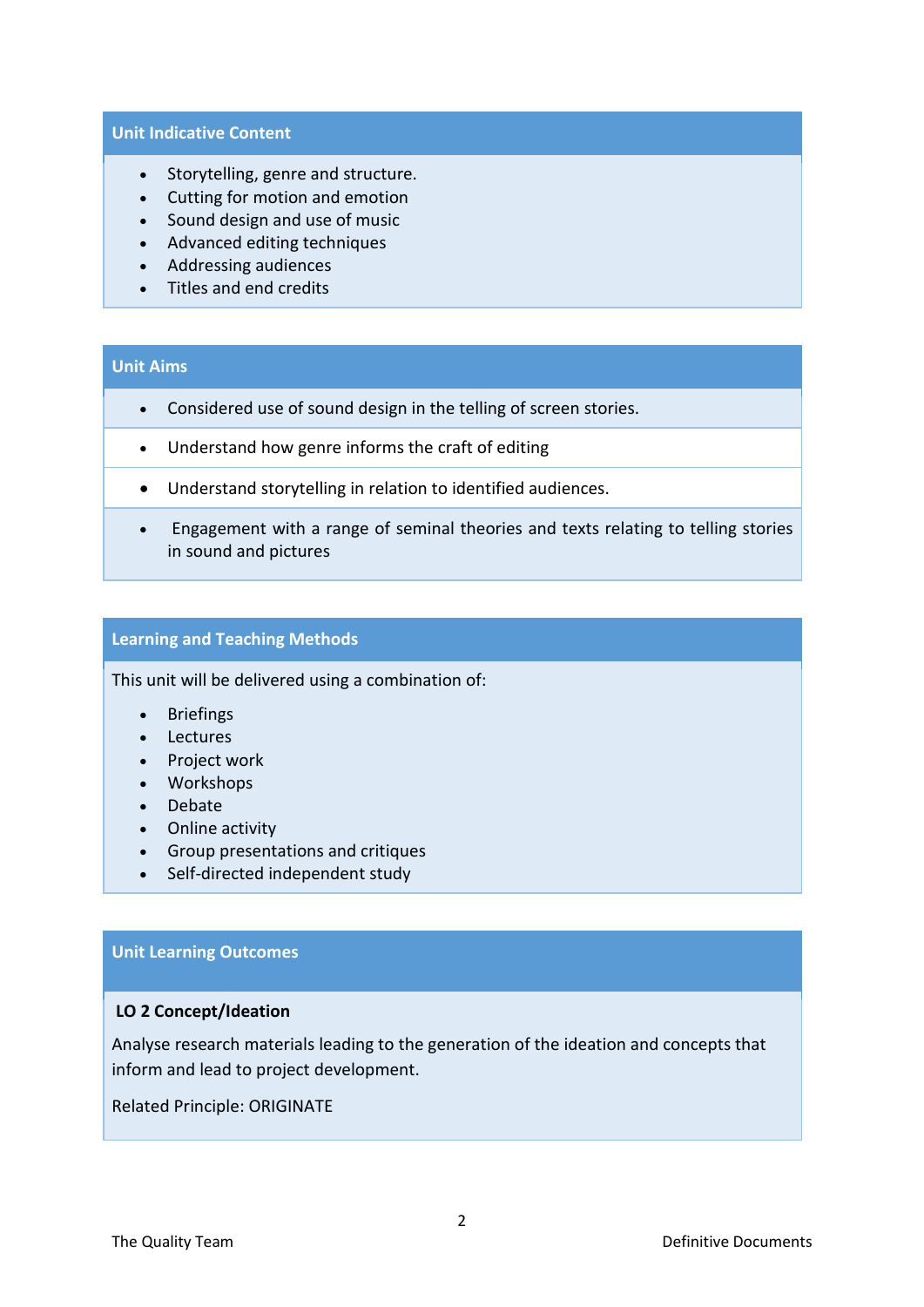# **LO 4 (Pre) Production**

Employ relevant knowledge of production skills alongside a grasp of the creative potential of a selection of processes, materials and methods that inform creative and academic practice.

Related Principle: COLLABORATE

## **LO 5 Presentation /Storytelling For Influence**

Select and employ effective methods of presentation and communication of projects in considering the audience/client and the purpose of the work, whether in visual, oral or written form.

Related Principle: ADVOCATE

| <b>Assessment methods and tasks</b> |                                                                                                                   |  |  |
|-------------------------------------|-------------------------------------------------------------------------------------------------------------------|--|--|
| <b>Assessment tasks</b>             | Weighting (%) (one grade or multi-grade unit)                                                                     |  |  |
| Project Work                        | 100%<br>Tasks are likely to include:<br><b>Edited short films</b><br>$\bullet$<br>Group presentation<br>$\bullet$ |  |  |

# **Indicative Assessment Criteria**

Evidence of research leading to the generation of concepts that lead to project work (LO 2)

Quality of post production skills, and grasp of creative potential of provided materials to deliver a creative outcome. (LO 4)

Evidence of selection and application of effective storytelling methods that consider the audience and purpose of the work. (LO 5)

### **Essential Reading list**